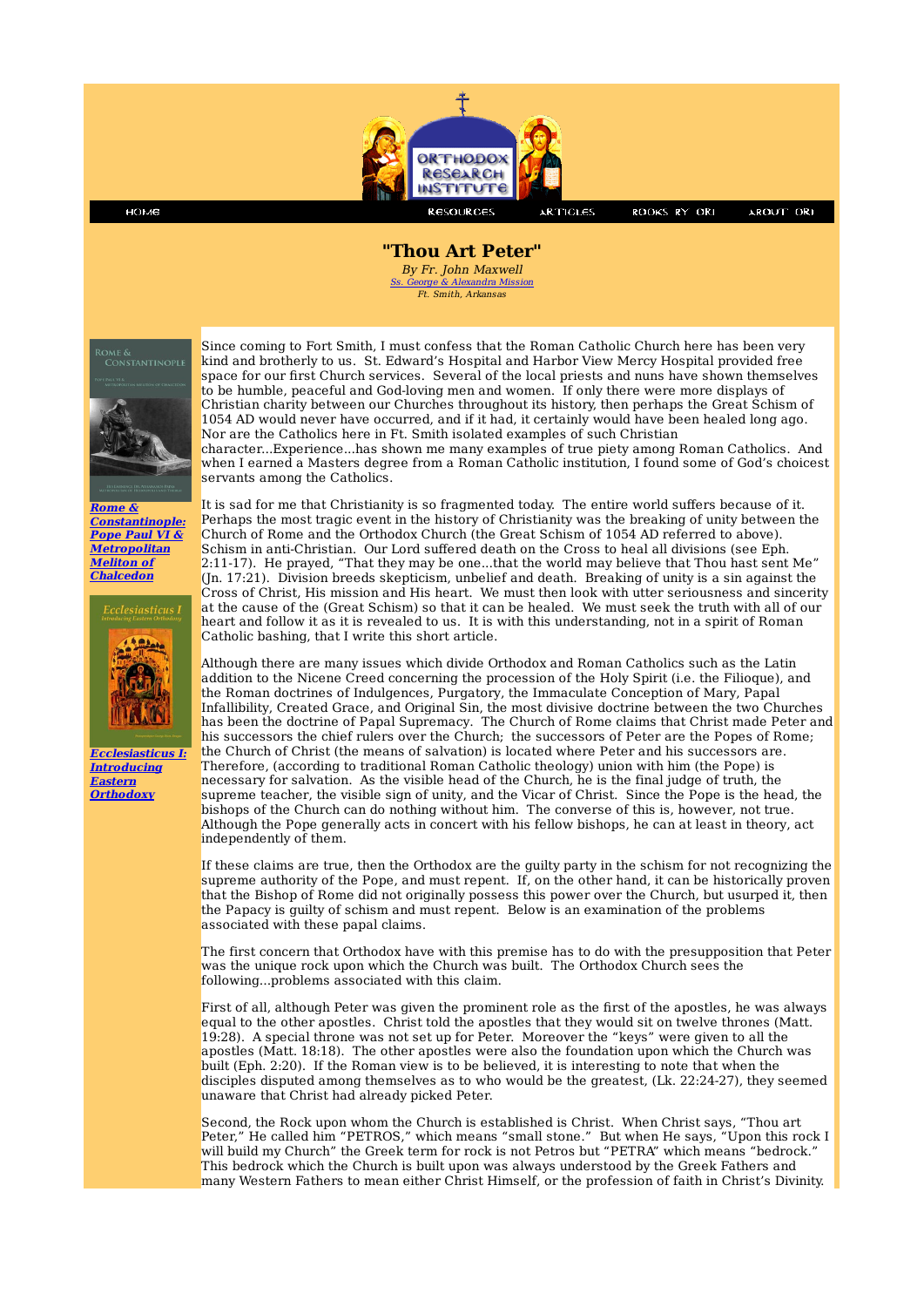Third, the patristic witness is that no Father of the Church has seen, in the primacy of Peter, any title of jurisdiction or absolute authority in Church government. The Latin Church Father, St. Ambrose, for instance, taught that Peter and Paul were equal: "It was proper that Paul should go to see Peter. Why? was Peter superior to him and to the other Apostles? No, but because, of all the Apostles, he was the first to be entrusted by the Lord with the care of the churches. Had he need to be taught, or to receive a commission from Peter? No, but that Peter might know that Paul had received the power which had also been given to himself." (The Papacy, by Abbe Guettee, pp. 173-174).

Furthermore, he taught that Peter's primacy was not one of honor or rank, but of faith and confession: "As soon as Peter heard these words, 'Whom say ye that I am?' remembering his place, he exercised this primacy, a primacy of confession, not of honour; a primacy of faith, not of rank." (Ibid., p. 174).

Blessed Augustine, one of the "Doctors" of the Roman Church, considered Peter and Paul equal. He puts these words in Paul's mouth: "I am in nothing inferior to Peter; for we were ordained by the same God for the same ministry" (Ibid., p. 187). Blessed Augustine, also referred to Peter's primacy, but he does not understand this to mean power over the Church. "He had not the primacy over the disciples but among the disciples. His primacy among the disciples was the same as that of Stephen among the deacons" (Ibid., p. 176).

The second concern that Orthodox have with the Latin premise is with the claim that an exclusive transference of power occurred from the Apostle Peter to the Bishop of Rome, and from the Church in Jerusalem to the Church in Rome. The Orthodox would first point out that all bishops are successors of all the apostles, and that the Bishop of Rome, the Pope, does not therefore have exclusive rights to Peter. Second, since Peter died before the Apostle John, this would mean, according to the Papal doctrine, that the Beloved Apostle would have been under the universal rule of the Bishop of Rome (at that time), thus reversing the intended order of rank.

Third, Peter ordained several bishops in Rome. (Irenaeus and Eusebius write that he ordained Linus, and Tertullian states that he ordained Clement.) How could they be his successor while he was still alive?

Fourth, Jerusalem had unique authority in the Church. It was the Mother of all the Churches. But it never attempted to lord it over the other Churches as its supposed successor did.

And fifth, if we admit a succession from apostle to bishop and (from) Jerusalem to Rome, then there would be a decrease in authority, due to the unique place of the Apostle and of Jerusalem. Rome, however, has claimed more authority that Peter or Jerusalem ever claimed.

The last concern that the Orthodox have is with the Roman presupposition that the authoritative role of the Papacy always existed from ancient times. To demonstrate the novelty of this idea I cite the ancient witness of Pope Gregory the Great (540-604), one of the greatest of the Popes. Pope Gregory was concerned that the Patriarch of Constantinople, St. John the Faster, had accepted the title of Ecumenical (or Universal) Patriarch. He condemned any such title for the following reasons.

First, anyone who would use such a title would have fallen into pride, equal to the anti-Christ. He wrote: "I say it without the least hesitation, whoever calls himself the universal bishop, or desires this title, is by his pride, the precursor of anti-Christ, because he thus attempts to raise himself above the others. The error into which he falls springs from pride equal to that of anti-Christ; for as that wicked one wished to be regarded as exalted above other men, like a god, so likewise whoever would call himself sole bishop exalteth himself above others" (Ibid., 226).

Second, St. Gregory believed that such a title would be perilous to the Church. "It cannot be denied that if any one bishop be called universal, all the Church crumbles if that universal one fall" (Ibid., p. 223).

Finally, he refused the title for himself because he believed that he was equal with and not superior to his fellow Patriarchs. He wrote to the Bishop of Alexandria these words: "Your Holiness has been at pains to tell us that in addressing certain persons you no longer give them certain titles that have no better origin than pride, using this phrase regarding me, 'as you have commanded me.' I pray you let me never again hear this word command; for I know who I am and who you are. By your position you are my brethren; by your virtue you are my fathers. I have, therefore, not commanded; I have only been careful to point out things which seemed to me useful. Still I do not find that Your Holiness has perfectly remembered what I particularly wished to impress on your memory; for I said that you should no more give that title to me than to others; and lo! in the superscription of your letter, you gave to me, who have proscribed them, the vainglorious titles of Universal and Pope. May your sweet holiness do so no more in the future. I beseech you; for you take from yourself what you give excess to another. I do not esteem that an honor which causes my brethren to lose their own dignity. My honor is that of the whole Church. My honor is the unshakable firmness of my brethren. I consider myself truly honored when no one is denied the honor due to them. If Your Holiness calls me Universal Pope, you deny that you are yourself what I should be altogether. God forbid! Far from us be words that puff up vanity and wound charity" (Ibid., p. 227). Is it possible that Pope Gregory the Great, one of the greatest of all popes, would be unaware that Peter had universal authority over the Church? Is this fact not proof enough that